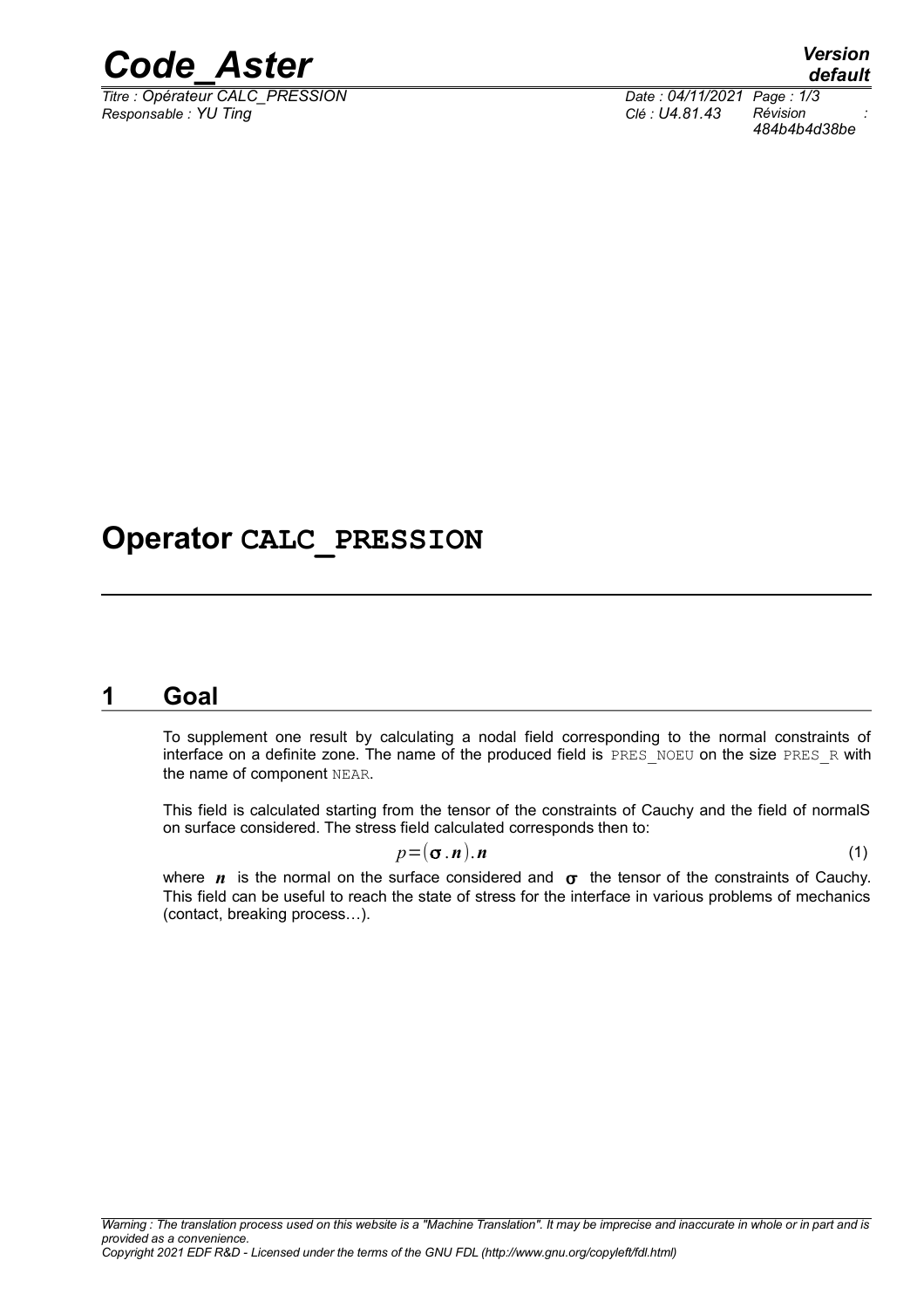# *Code\_Aster Version*

*Titre : Opérateur CALC\_PRESSION Date : 04/11/2021 Page : 2/3*  $R$ *esponsable : YU Ting* 

*484b4b4d38be*

# **2 Syntax**

| near     | $[cham no] = CALC$ PRESSION                                                          |                                                     |                                        |
|----------|--------------------------------------------------------------------------------------|-----------------------------------------------------|----------------------------------------|
|          | $reuse = resu,$<br>$GRID = e-mail,$<br>GROUP $MA = 1$ grma,<br>٠<br>♦                | # Selection of the sequence numbers                 | sd resultat<br>[qrid]<br>[l gr maille] |
| [DEFECT] | / TOUT ORDRE = $'YES'$ ,<br>/ INST $= 1$ inst,<br>  CRITERION = $/$ 'RELATIVE',<br>♦ |                                                     | [1 R]                                  |
|          | PRECISION = $/$ prec,                                                                | 'ABSOLUTE',<br>/ $1.0E-6$ ,                         | [DEFECT]                               |
|          | ♦<br>GEOMETRY = $/$ 'DEFORMED',                                                      | / $'$ INITIAL',                                     | [DEFECT]                               |
| [DEFECT] | ♦<br>INFORMATION<br>$/2$ ,                                                           | $=$ $\left( \begin{array}{c} 1 \end{array} \right)$ |                                        |
|          |                                                                                      |                                                     |                                        |